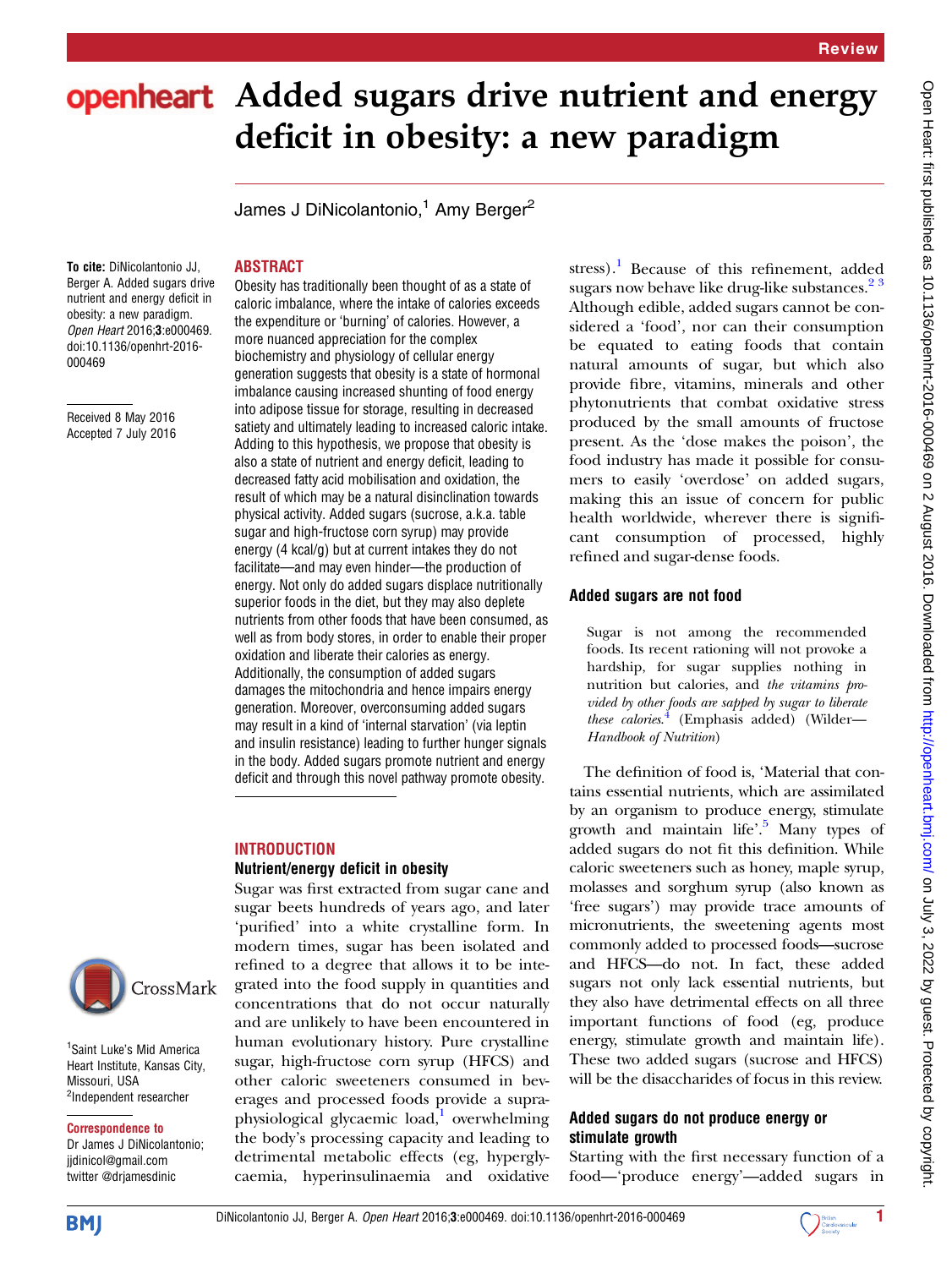fact deplete energy from the body, either by depleting tissue nutrient stores or nutrients obtained from other ingested foods.[4](#page-3-0) Added sugars also displace nutritionally superior foods from the diet and at the same time increase nutritional requirements. $4 \times 6$  Specifically, vitamins such as thiamine, riboflavin and niacin are necessary for the oxidation of glucose, and phosphates are stripped from ATP in order to metabolise fructose, which leads to cellular ATP depletion. $47$  The metabolism of fructose also leads to oxidative stress, inflammation and damage to the mitochondria, causing a state of ATP depletion. $8$  Hence, the liberation of calories from added sugars requires nutrients and increases nutritional demands, but these sugars provide no additional nutrients. Thus, the more added sugars one consumes, the more nutritionally depleted one may become. This may be particularly extreme in individuals whose habitual diet is already insufficient in key micronutrients.

The conversion of food calories into energy in the form of ATP does not occur by chance, with no requirements for input into the biochemical pathways involved. Via glycolysis and the citric acid cycle, carbohydrates including refined sugars—are converted into energy. The reactions these processes comprise are dependent on required cofactors in the form of vitamins and minerals; however, isolated and refined sugars have been stripped of their micronutrient content, which may impair their conversion into energy and/or result in a net nutrient deficit if such nutrients must be siphoned from body stores in order to keep these processes running efficiently. Contrast this with foods consumed in their whole, unrefined forms, which typically contain at least some of the nutrients required to liberate their energy.

The popularity of low-carbohydrate diets for fat loss, as well as their efficacy for improving a broad range of health conditions,  $9-12$  $9-12$  has led to an unfortunate across-the-board demonisation of carbohydrates among some nutrition and healthcare professionals. While individuals who are insulin resistant or have type 2 diabetes, pre-diabetes or the metabolic syndrome (which, according to the American Diabetes Association, is well over 100 million people in the USA alone, including as many as  $26\%$  of individuals aged 65 or older<sup>13</sup>) may manage their blood glucose and insulin levels best on reduced carbohydrate diets, $10^{11}$   $14$  it is not carbohydrate-dense foods, per se, that contribute to impaired energy production. Rather, it is carbohydrate foods that have been stripped of their natural complement of nutrients and fibre and extracted from their whole-food matrices that may be placing the largest metabolic burden on the body, particularly when they contain additional carbohydrates in the form of added sugars, such as may be found in soft drinks and cookies, crackers, bread, breakfast cereal, granola bars, etc, made from refined grains with additional sugars and sweeteners added as preservatives and for enhanced palatability.

Glycolysis—the conversion of glucose to pyruvate with a net yield of 2 ATP—requires magnesium as an enzyme cofactor in at least six individual reactions. The pyruvate dehydrogenase complex, which converts pyruvate to acetyl-coenzyme A and is the link between glycolysis and the citric acid cycle, requires thiamine, riboflavin, niacin and pantothenic acid for proper enzymatic function. B-vitamins are required again for effective functioning of the citric acid cycle, which will produce an additional 36 ATP, and is the process by which the majority of energy is generated in all cells except those lacking mitochondria. Unlike isolated refined sugars, carbohydrate-rich whole foods—such as sweet potatoes, white potatoes, beets, parsnips and winter squashes, as well as whole grains, such as hard red winter wheat and millet—provide critical minerals and B-vitamins required for the proper use of these foods in the body. Added sugars provide fuel in the form of carbohydrate but lack the accessory nutrients needed to convert that fuel into energy. We are not suggesting that each food consumed must, in isolation, contain the full complement of nutrients required for its metabolism and oxidation; a varied omnivorous diet would be expected to meet these basic nutritional needs. However, consumption of large amounts of added sugars may displace nutritionally superior foods in the diet, ultimately resulting in a net deficit of vitamin and mineral enzyme cofactors required for not only the oxidation of the glucose, itself, but for that of whole foods.

Additionally, fructose consumed at current levels found in much of the industrialised world has been found to deplete cellular ATP levels in vascular endothelial cells,  $15$  with as little as  $50 g$  of fructose (found in approximately one 24 oz soft drink) being able to deplete hepatic ATP levels in humans.<sup>[16 17](#page-4-0)</sup> This results in appetite stimulation and increased hunger signals, prompting increased caloric intake, which may ultimately lead to weight gain and obesity. $8$  As the average American consumes  $83.1$  g of fructose per day,<sup>[18](#page-4-0)</sup> with up to 20% of the population exceeding  $100 \text{ g/day}^1$ current levels of fructose consumption may lead to chronic energy depletion causing increased hunger and lack of energy to exercise. Thus, increased caloric intake and reduced physical activity are logical consequences of overconsuming added sugars. However, while the end result may be obesity in susceptible individuals who are simply following the biological cues prompted by these hijacked metabolic processes, increased caloric intake and a reduction in physical activity (ie, eating more and moving less) are merely the proximal causes of body fat gain; consumption of large amounts of refined sugars is the ultimate underlying cause, triggering the cascade as a whole.<sup>[19](#page-4-0)</sup> As many soft drinks are produced with HFCS that contain up to 65% fructose, this is particularly concerning. $20-22$  $20-22$  The overconsumption of added sugars does not produce energy despite providing energy, which is somewhat of a paradox. In order for a substance to be classified as 'food', it must produce or at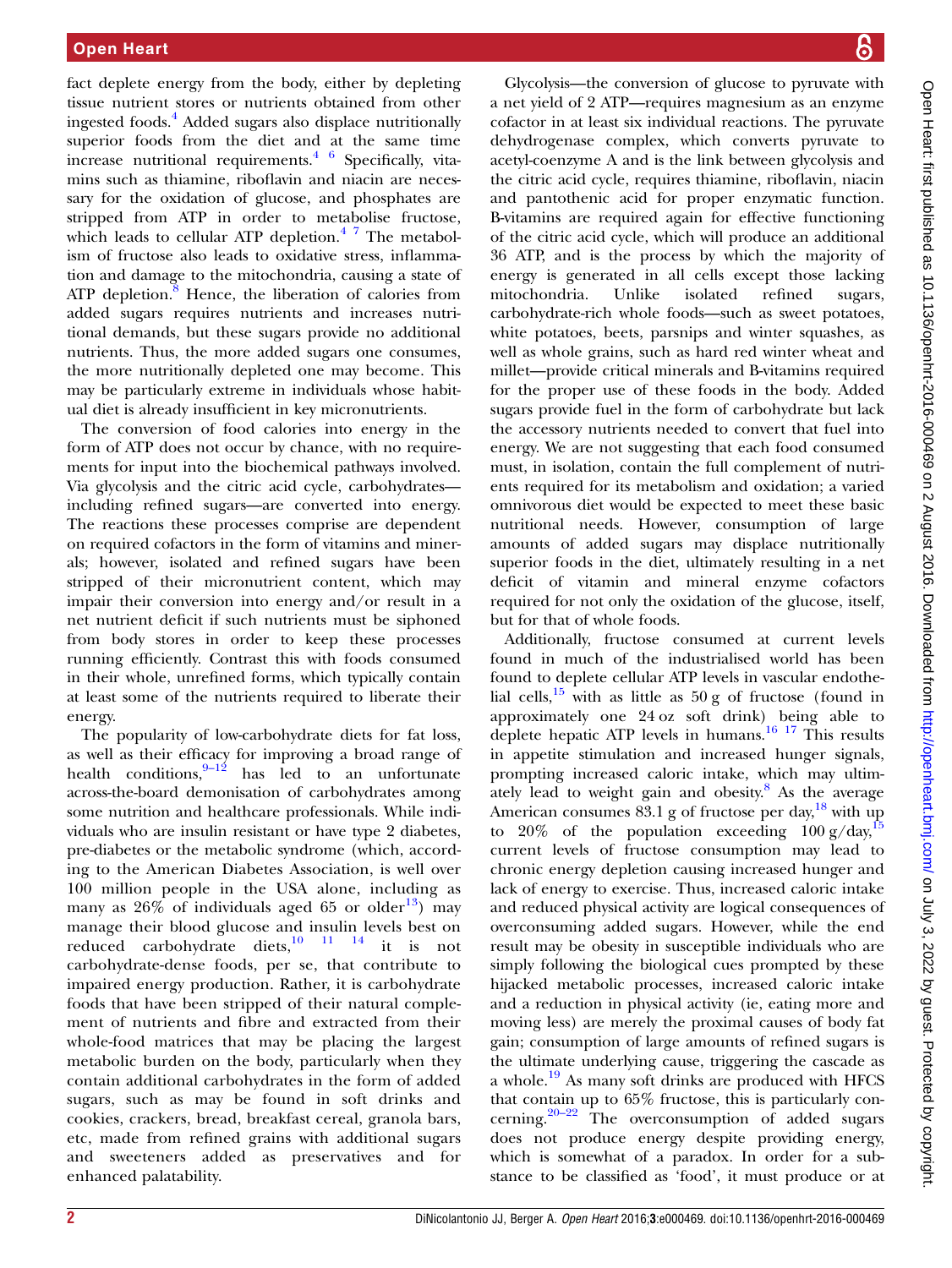least facilitate the production of energy, not just provide energy.

The consumption of sugar and of other relatively pure carbohydrates has become so great during recent years that it presents a serious obstacle to the improved nutrition of the general public. $4$  (The Council on Foods and Nutrition, 1942)

Written over 70 years ago, this observation may be even more relevant today. Indeed, many of the concerns about the detrimental effects of sugar stem from its current excessive consumption worldwide. Recent estimates indicate that the average annual per capita consumption of sugar ranges from 77 to 152 pounds,  $23^{23}$ which is ∼20-fold to 40-fold greater than estimates of consumption just a few hundred years ago. $25$  This level of consumption equates to around 400–800 calories per person per day from added sugars. On a diet of 2000 calories per day, 800 calories from added sugars represents a dilution of 40%, or a 40% displacement of foods with higher nutrient density by foods that not only provide fewer nutrients, but which may, in fact, require increased nutrient intake simply to be metabolised. It is easy to understand how consuming added sugars leads to nutritional deficit. $4^6$ 

Soft drink consumption is associated with lower intakes of calcium and other nutrients, $26$  which may lead to malnutrition, especially in children.<sup>[2](#page-3-0)</sup> Additionally, the overconsumption of added sugars is linked to the development of insulin resistance in humans and animals,  $27-30$  $27-30$  which decreases the body's ability to use glucose as energy. Moreover, the ensuing rise in insulin levels decreases the body's ability to use its other key fuel source, fats. (Via inhibition of hormonesensitive lipase, chronically elevated insulin keeps fatty acids sequestered in adipose tissue, reducing their availability for β-oxidation and the generation of ATP.<sup>31</sup> <sup>32</sup>) In essence, cells are starved for energy because energy generation from fatty acids is inhibited when insulin levels are high, resulting in what has been referred to as 'internal starvation' or 'hidden cellular semistarvation'.<sup>[33](#page-4-0)</sup> More colloquially, it can be thought of as 'starvation in the land of plenty'. Not only that, but elevated insulin levels increase energy requirements, $31$  further leading to a net energy loss with the consumption of added sugars. Owing to the lack of access to fuel substrates, individuals with obesity and hyperinsulinaemia/insulin resistance may fit the description of 'overfed but undernourished'. While they are carrying thousands of calories of stored fuel in the form of adipose tissue, the hormonal pattern that they are locked into due to the overconsumption of refined sugars suggests that, at the cellular level, they are starving.

Sugar also has the ability to derail an appetite for nutrient-dense foods, causing further nutrient depletion.[2](#page-3-0) This is likely caused by the elevation in insulin levels prompted by refined carbohydrates, which may

lead to cravings for yet more carbohydrate due to insulin's effect on fuel partitioning and its inhibition of energy generation from fatty acids.<sup>[31](#page-4-0)</sup> Animal studies also show that feeding sugar to rats hinders growth and shortens lifespan.<sup>[18 34](#page-4-0)</sup> Several other experiments in a variety of animal species show that the addition of sugar to otherwise adequate diets causes these animals to malnourish themselves to death. $35$  And numerous studies in animals indicate that replacing starch with sugar shortens their lifespan, so again, it is not carbohydrate, per se, that has a detrimental effect, but rather, refined and nutritionally void sugars. $36-38$  $36-38$  The aforementioned data do not support the definition of food.

Finally, fructose and glucose favour the growth of bacteria and yeast,  $2^{39-41}$  $2^{39-41}$  particularly in those who already have elevated levels of yeast.<sup>[42](#page-4-0)</sup> Glucose has been found to increase the proliferation and virulence of Candida albicans. $40\,43\,$  As C. albicans competes with host cells for nutrients $^{44}$  $^{44}$  $^{44}$  and requires a high influx of glucose (yielding just two molecules of ATP for each molecule of glucose metabolised via fermentation),  $45$  this may be of particular concern with added sugars feeding increasing populations of intestinal yeast that then siphon nutrients and energy from the rest of the body. Sugar has also been shown to irritate the linings of the stomach and intestine, $2^{25}$  which may compromise digestive function and the absorption of nutrients. Finally, the hyperosmolar effect of fructose can induce diarrhoea, $46$  which may lead to a further loss of nutrients. $\frac{2}{1}$  $\frac{2}{1}$  $\frac{2}{1}$  Box 1 provides an overview of the mechanisms relating the consumption of added sugars with overall nutrient and energy depletion, making added sugars unfit to be considered food.

#### **Box 1** How added sugars promote obesity through energy/nutrient depletion

- $\triangleright$  Displaces nutritionally superior foods.<sup>[2](#page-3-0)</sup>
- $\blacktriangleright$  Decreases appetite for more nutritious food.<sup>2</sup>
- ▶ Depletes nutrients within the body (in order to liberate the calories from sugar, as well as from an increase in bacterial and yeast overgrowth).<sup>[2](#page-3-0)</sup>
- Provides zero nutrition.<sup>[2](#page-3-0)</sup>
- The consumption of added sugars has been shown to cause insulin resistance. $27-30$  This will result in decreased use of glucose for energy (decreased uptake into cells),  $47$  as well as impaired oxidation of fatty acids for energy.[31 32](#page-4-0) Energy requirements are also increased due to elevated insulin levels.<sup>[33](#page-4-0)</sup> Thus, because the consumption of added sugars can lead to insulin resistance, they can induce a state of 'internal starvation', also referred to as 'hidden cellular semistarvation'. [33](#page-4-0)
- Decreases nutrient absorption due to intestinal irritation/ damage.<sup>[2](#page-3-0)</sup> [25](#page-4-0)
- ▸ Increases nutrient excretion caused by fructose malabsorption leading to diarrhoea.<sup>[46](#page-4-0)</sup>
- Damages the mitochondria and depletes ATP<sup>[8](#page-4-0)</sup>
- Produces unnatural drug-like cravings leading to a vicious cycle of continued consumption and further nutrient depletion.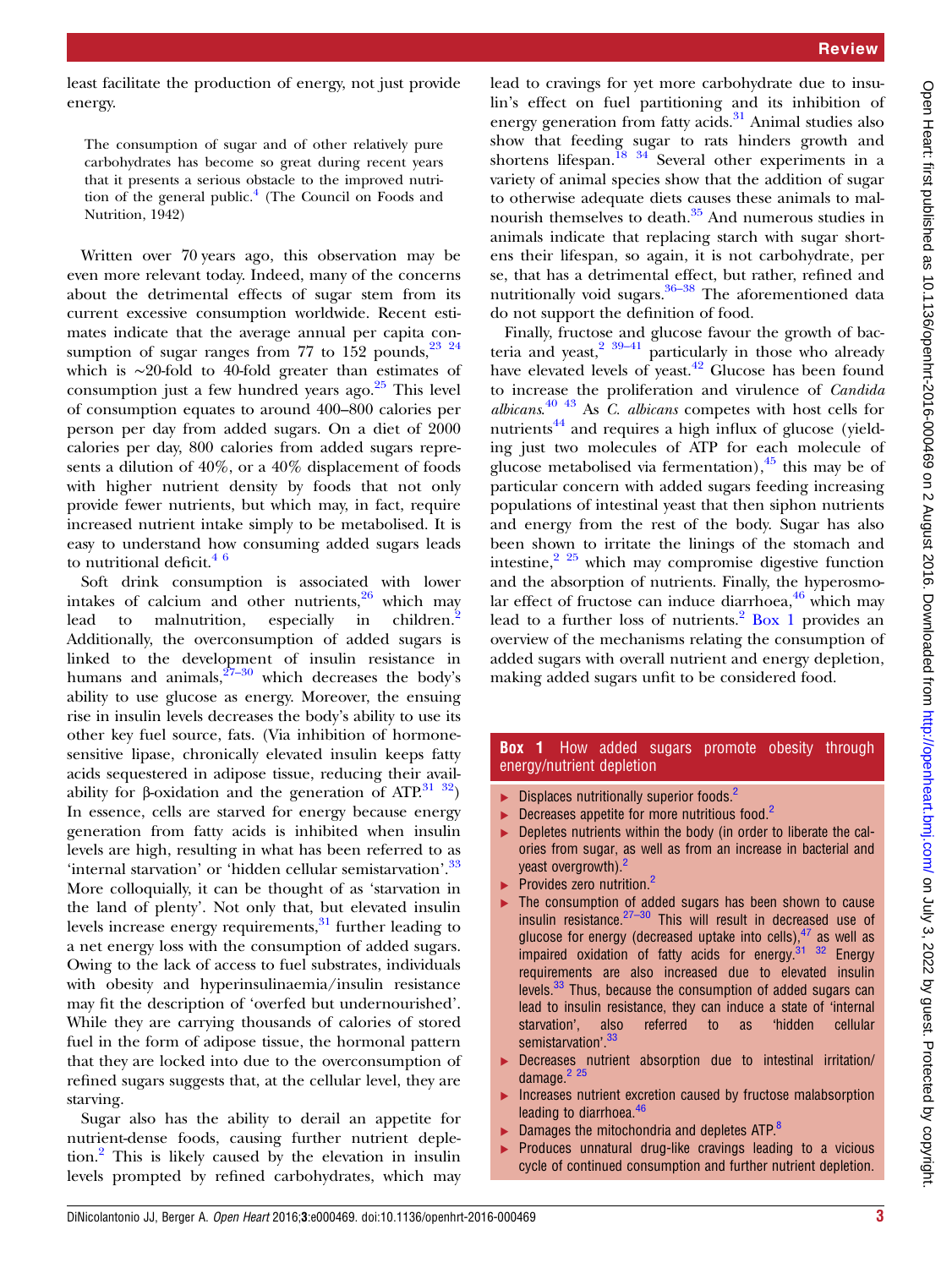#### <span id="page-3-0"></span>Added sugars do not maintain life

Mankind has survived without isolated, refined sugar for almost 2.6 million years. $48$  The body—in particular, the brain—has been thought to require upwards of 200 g of glucose per day, leading to the often cited dogma that glucose is 'essential for life'. <sup>1</sup> While it is true that glucose is essential for sustaining life, there is no requirement for dietary glucose, as fatty acids can be turned into brain-fuelling ketone bodies, and amino acids and glycerol are gluconeogenic substrates.<sup>[49](#page-4-0)</sup> Indeed, in the relative absence of dietary glucose, ketone bodies may supply upwards of 75% of the brain's required energy, with the remainder supplied by gluconeogenesis provided by amino acids ( from dietary protein or catabolism of body proteins) and from glycerol (provided by the breakdown of triglycerides in adipose tissue). $33$  Thus, exogenous glucose (eg, from added sugars) is not essential for sustaining life in humans, and in most people, restricting dietary carbohy-drates seems to produce no ill effects.<sup>[49](#page-4-0)</sup> In fact, according to the Food and Nutrition Board of the Institute of Medicine of the US National Academies of Sciences, 'The lower limit of dietary carbohydrate compatible with life apparently is zero, provided that adequate amounts of protein and fat are consumed'. [50](#page-4-0)

Administration of fructose or sucrose in humans has been shown to cause each of the abnormalities that define the metabolic syndrome (eg, elevated triglycerides, low high-density lipoprotein, insulin resistance, glucose intolerance, elevated blood glucose, elevated blood pressure and weight gain (specifically around the abdomen)), $30\frac{51-55}{9}$  $30\frac{51-55}{9}$  $30\frac{51-55}{9}$  $30\frac{51-55}{9}$  as well as features found in patients with coronary heart disease (eg, increased platelet adhesiveness and hyperinsulinaemia),  $56\frac{57}{1}$  all of which can be reversed entirely upon reverting to a diet low in  $sugar.<sup>47</sup>$  <sup>52 56 58–60</sup> Consumption of added sugars at current levels of intake is proposed as a contributing factor in a multitude of other diseases associated with early mortality, such as cardiometabolic disease,  $61-64$  $\frac{30}{61}$  61 65–68 β-cell dysfunction and type 2 diabetes,  $\frac{6}{6}$  [20](#page-4-0) [69](#page-5-0)–71 hypertension,  $\frac{51}{64}$   $\frac{64}{72}$  non-alcoholic fatty liver<sup>7</sup> and atherosclerosis.<sup>6</sup> <sup>73</sup> <sup>74</sup> Because of this, added sugars cannot be considered food.

### Moving forward

As ∼75% of all packaged foods and beverages in the USA contain added sugars, $\frac{75}{6}$  $\frac{75}{6}$  $\frac{75}{6}$  efforts should focus on their reduction in order to combat numerous chronic disease states and improve the general nutritional status of the population as a whole. We are not here advocating for the total elimination of added sugars from the food supply. Such an approach is not only unnecessary, but is also economically unrealistic and culturally insensitive, as there are special events and celebrations that may call for traditional foods that contain large amounts of added sugars. Rather than complete removal of added sugars from one's diet, these metabolically taxing elements should be limited to occasional

consumption and not be considered daily dietary staples.

There are myriad ways to accomplish a populationwide reduction in added sugars, including but not limited to: widespread public education campaigns; revision of food labels to call attention to added sugar; increased nutrition education in medical schools and for other primary healthcare providers; the taxing of edible goods high in added sugar; $76-80$  $76-80$  prohibition of government subsidies for foods high in added sugars;<sup>[81](#page-5-0)</sup> restricting the sale of beverages and edible goods high in added sugars (such as sports drinks, energy drinks and sodas) in schools and hospitals; and adding warning labels to sugar-sweetened beverages and other highsugar products, similar to those applied to alcohol and tobacco.[81](#page-5-0) Such changes could contribute substantially to reducing population-wide intake of added sugars to a reasonable 5–10% of total caloric intake, which would likely lead to substantial improvement in public health. $82$ 

### **CONCLUSION**

We propose that obesity is a state of nutrient and energy deficit brought about, in part, by the overconsumption of added sugars (specifically high-fructose corn syrup and sucrose). Added sugars provide energy (calories), but in the context of consumption at current intake levels, they hinder the production of energy, and through the direct influence on a wide array of cardiometabolic disease processes, they lead to reduced quality of life and decreased lifespan, and thus cannot be considered food. As added sugars devoid of micronutrients displace more nutrient-dense foods in the diet, dilute nutrients from the body's stores and promote a host of disease states that impair nutrient absorption and energy homeostasis, efforts should be made to reduce their ubiquity and current levels of consumption.

Competing interests AB has written a book about nutrition and health.

Provenance and peer review Not commissioned; internally peer reviewed.

**Open Access** This is an Open Access article distributed in accordance with the Creative Commons Attribution Non Commercial (CC BY-NC 4.0) license, which permits others to distribute, remix, adapt, build upon this work noncommercially, and license their derivative works on different terms, provided the original work is properly cited and the use is non-commercial. See: [http://](http://creativecommons.org/licenses/by-nc/4.0/) [creativecommons.org/licenses/by-nc/4.0/](http://creativecommons.org/licenses/by-nc/4.0/)

#### **REFERENCES**

- 1. Ludwig DS. The glycemic index: physiological mechanisms relating to obesity, diabetes, and cardiovascular disease. [JAMA](http://dx.doi.org/10.1001/jama.287.18.2414) 2002;287:2414–23.
- 2. Snow HL. Refined sugar: its use and misuse. The Improvement Era Magazine 1948;51.
- 3. DiNicolantonio JJ, Lucan SC. Sugar season. It's everywhere and addictive. The New York Times. 12 Dec 2014.
- 4. Moose RM. Sugar a "diluting agent". [JAMA](http://dx.doi.org/10.1001/jama.1944.02850280054021) 1944;125:738-9.
- 5.<http://medical-dictionary.thefreedictionary.com/food>
- 6. Paton JH. Relation of excessive carbohydrate ingestion to catarrhs and other diseases. [BMJ](http://dx.doi.org/10.1136/bmj.1.3773.738) 1933;1:738–40.
- 7. Bray GA. Energy and fructose from beverages sweetened with sugar or high-fructose corn syrup pose a health risk for some people. [Adv Nutr](http://dx.doi.org/10.3945/an.112.002816) 2013;4:220–5.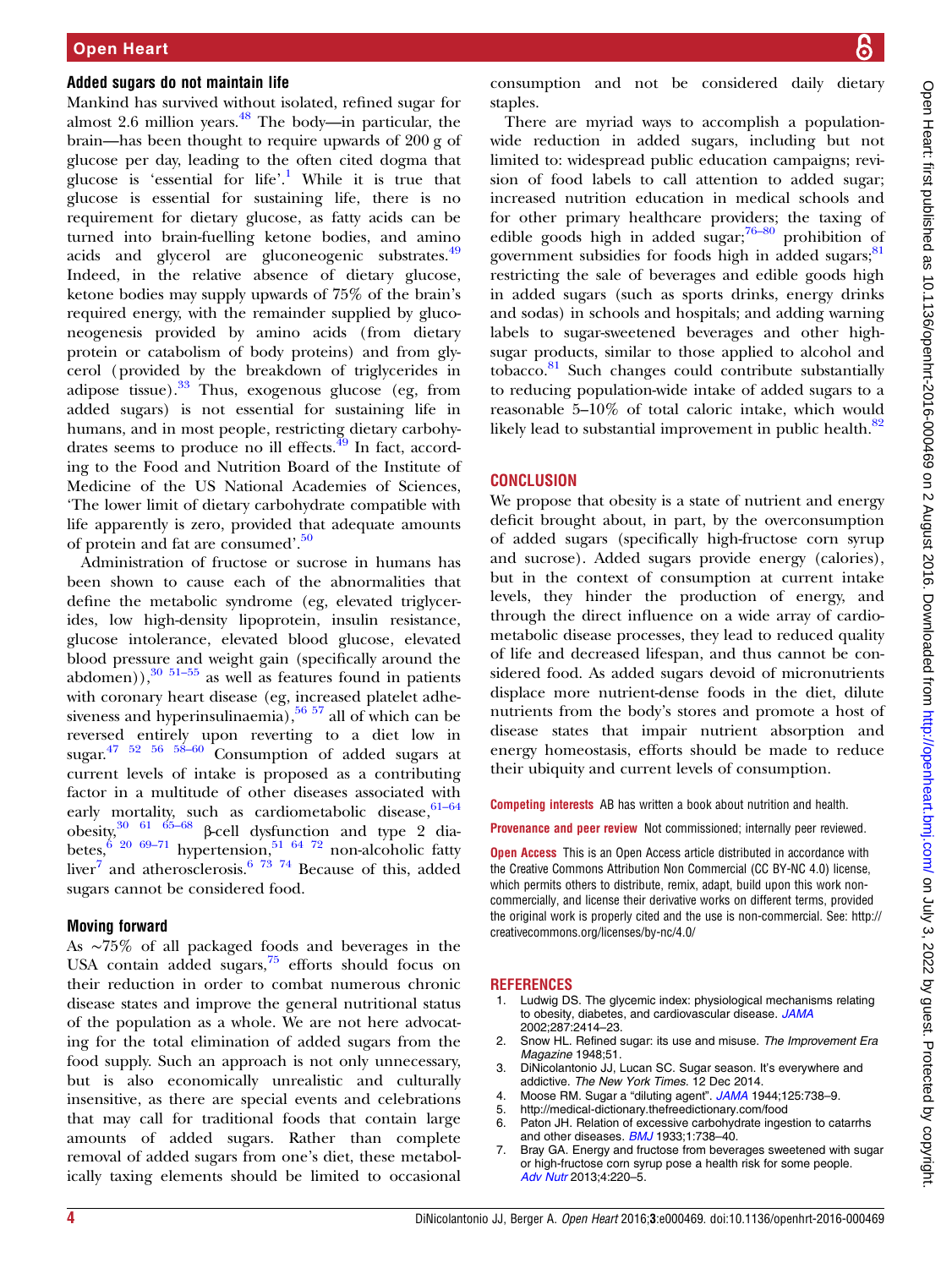- <span id="page-4-0"></span>8. Johnson RJ. The fat switch. Mercola.com. 2012.
- 9. Feinman RD, Volek JS. Low carbohydrate diets improve atherogenic dyslipidemia even in the absence of weight loss. [Nutr Metab \(Lond\)](http://dx.doi.org/10.1186/1743-7075-3-24) 2006;3:24.
- 10. Feinman RD, Pogozelski WK, Astrup A, et al. Dietary carbohydrate restriction as the first approach in diabetes management: critical review and evidence base. [Nutrition](http://dx.doi.org/10.1016/j.nut.2014.06.011) 2015;31:1-13.
- 11. Feinman RD, Volek JS. Carbohydrate restriction as the default treatment for type 2 diabetes and metabolic syndrome. [Scand](http://dx.doi.org/10.1080/14017430802014838) [Cardiovasc J](http://dx.doi.org/10.1080/14017430802014838) 2008;42:256–63.
- 12. Paoli A, Rubini A, Volek JS, et al. Beyond weight loss: a review of the therapeutic uses of very-low-carbohydrate (ketogenic) diets. [Eur J Clin Nutr](http://dx.doi.org/10.1038/ejcn.2013.116) 2013;67:789–96.
- 13.<http://www.diabetes.org/diabetes-basics/statistics/>
- 14. Volek JS, Feinman RD. Carbohydrate restriction improves the features of Metabolic Syndrome. Metabolic Syndrome may be defined by the response to carbohydrate restriction. Nutr Metab  $($ l ond) 2005;2:31.
- 15. Glushakova O, Kosugi T, Roncal C, et al. Fructose induces the inflammatory molecule ICAM-1 in endothelial cells. [J Am Soc](http://dx.doi.org/10.1681/ASN.2007121304) [Nephrol](http://dx.doi.org/10.1681/ASN.2007121304) 2008;19:1712–20.
- 16. Bode JC, Zelder O, Rumpelt HJ, et al. Depletion of liver adenosine phosphates and metabolic effects of intravenous infusion of fructose or sorbitol in man and in the rat. [Eur J Clin Invest](http://dx.doi.org/10.1111/j.1365-2362.1973.tb02211.x) 1973:3:436-41.
- 17. Nair S, P Chacko V, Arnold C, et al. Hepatic ATP reserve and efficiency of replenishing: comparison between obese and nonobese normal individuals. [Am J Gastroenterol](http://dx.doi.org/10.1111/j.1572-0241.2003.07221.x) 2003;98:466–70.
- 18. Marriott BP, Olsho L, Hadden L, et al. Intake of added sugars and selected nutrients in the United States, National Health and Nutrition Examination Survey (NHANES) 2003–2006. [Crit Rev Food Sci Nutr](http://dx.doi.org/10.1080/10408391003626223) 2010;50:228–58.
- 19. Lucan SC, DiNicolantonio JJ. How calorie-focused thinking about obesity and related diseases may mislead and harm public health. An alternative. [Public Health Nutr](http://dx.doi.org/10.1017/S1368980014002559) 2015:18:571-81.
- 20. Goran MI, Ulijaszek SJ, Ventura EE. High fructose corn syrup and diabetes prevalence: a global perspective. [Global Public Health](http://dx.doi.org/10.1080/17441692.2012.736257) 2013;8:55–64.
- 21. Ventura EE, Davis JN, Goran MI. Sugar content of popular sweetened beverages based on objective laboratory analysis: focus on fructose content. [Obesity \(Silver Spring\)](http://dx.doi.org/10.1038/oby.2010.255) 2011;19:868-74.
- 22. Walker RW DK, Goran MI. Fructose content in popular beverages made with and without high fructose corn syrup. [Nutrition](http://dx.doi.org/10.1016/j.nut.2014.04.003) 2014;30:928-35.
- 23. Cordain L, Eades MR, Eades MD. Hyperinsulinemic diseases of civilization: more than just Syndrome X. [Comp Biochem Physiol Part](http://dx.doi.org/10.1016/S1095-6433(03)00011-4) [A Mol Integr Physiol](http://dx.doi.org/10.1016/S1095-6433(03)00011-4) 2003;136:95–112.
- 24. Strom S. U.S. cuts estimate of sugar intake. The New York Times. 26 Oct 2012.
- 25. Yudkin J. Pure, white and deadly. Penguin Books, 2012.<br>26. Vartanian L.B. Schwartz MB. Brownell KD. Effects of soft
- 26. Vartanian LR, Schwartz MB, Brownell KD. Effects of soft drink consumption on nutrition and health: a systematic review and meta-analysis. [Am J Public Health](http://dx.doi.org/10.2105/AJPH.2005.083782) 2007;97:667–75.
- 27. Beck-Nielsen H, Pedersen O, Lindskov HO. Impaired cellular insulin binding and insulin sensitivity induced by high-fructose feeding in normal subjects. Am J Clin Nutr 1980;33:273-8.
- 28. Pagliassotti MJ, Shahrokhi KA, Moscarello M. Involvement of liver and skeletal muscle in sucrose-induced insulin resistance: dose-response studies. Am J Physiol 1994;266(Pt 2):R1637–44.
- 29. Gutman RA, Basilico MZ, Bernal CA, et al. Long-term hypertriglyceridemia and glucose intolerance in rats fed chronically an isocaloric sucrose-rich diet. [Metab Clin Exp](http://dx.doi.org/10.1016/0026-0495(87)90019-9) 1987;36:1013–20.
- 30. Stanhope KL, Schwarz JM, Keim NL, et al. Consuming fructose-sweetened, not glucose-sweetened, beverages increases visceral adiposity and lipids and decreases insulin sensitivity in overweight/obese humans. [J Clin Invest](http://dx.doi.org/10.1172/JCI37385) 2009;119:1322-34
- 31. Taubes G. Why we get fat and what to do about it. Anchor Books, 2011.
- 32. Nguyen TQ, Maalouf NM, Sakhaee K, et al. Comparison of insulin action on glucose versus potassium uptake in humans. [Clin J Am](http://dx.doi.org/10.2215/CJN.00750111) [Soc Nephrol](http://dx.doi.org/10.2215/CJN.00750111) 2011;6:1533–9.
- 33. Taubes G. Good calories, bad calories. New York City: Knopf, 2007.
- 34. Cori CF, Cori GT. Carbohydrate metabolism. [Annu Rev Biochem](http://dx.doi.org/10.1146/annurev.bi.15.070146.001205) 1946;15:193–218.
- 35. Ahrens RA. Sucrose, hypertension, and heart disease an historical perspective. Am J Clin Nutr 1974;27:403-22.
- 36. Macdonald I, Thomas GA. Studies on the genesis of experimental diffuse hepatic fibrosis. Clin Sci 1956;15:373-87.
- 37. Durand AM, Fisher M, Adams M. The influence of type of dietary carbohydrate. Effect on histological findings in two strains of rats. Arch Pathol 1968;85:318–24.
- 38. Dalderup LM, Visser W. Influence of extra sucrose in the daily food on the life-span of Wistar albino rats. [Nature](http://dx.doi.org/10.1038/2221050a0) 1969;222:1050-2.
- 39. Vidotto V, Sinicco A, Accattatis G, et al. Influence of fructose on Candida albicans germ tube production. [Mycopathologia](http://dx.doi.org/10.1007/BF00436456) 1996;135:85–8.
- 40. Buu LM, Chen YC. Impact of glucose levels on expression of hypha-associated secreted aspartyl proteinases in Candida albicans. [J Biomed Sci](http://dx.doi.org/10.1186/1423-0127-21-22) 2014;21:22.
- 41. Vargas SL, Patrick CC, Ayers GD, et al. Modulating effect of dietary carbohydrate supplementation on Candida albicans colonization and invasion in a neutropenic mouse model. Infect Immun 1993;61:619–26.
- 42. Weig M, Werner E, Frosch M, et al. Limited effect of refined carbohydrate dietary supplementation on colonization of the gastrointestinal tract of healthy subjects by Candida albicans. Am J Clin Nutr 1999;69:1170–3.
- 43. Rodaki A, Bohovych IM, Enjalbert B, et al. Glucose promotes stress resistance in the fungal pathogen Candida albicans. [Mol Biol Cell](http://dx.doi.org/10.1091/mbc.E09-01-0002) 2009;20:4845–55.
- 44. Bäckhed F, Ley RE, Sonnenburg JL, et al. Host-bacterial mutualism in the human intestine. [Science](http://dx.doi.org/10.1126/science.1104816) 2005;307:1915-20.
- 45. Brown V, Sexton JA, Johnston M. A glucose sensor in Candida albicans. [Eukaryotic Cell](http://dx.doi.org/10.1128/EC.00186-06) 2006;5:1726–37.
- Rao SS, Attaluri A, Anderson L, et al. Ability of the normal human small intestine to absorb fructose: evaluation by breath testing. [Clin Gastroenterol Hepatol](http://dx.doi.org/10.1016/j.cgh.2007.04.008) 2007;5:959–63.
- 47. Reiser S, Bohn E, Hallfrisch J, et al. Serum insulin and glucose in hyperinsulinemic subjects fed three different levels of sucrose. Am J Clin Nutr 1981;34:2348–58.
- 48. O'Keefe JH Jr, Cordain L. Cardiovascular disease resulting from a diet and lifestyle at odds with our Paleolithic genome: how to become a 21st-century hunter-gatherer. [Mayo Clin Proc](http://dx.doi.org/10.4065/79.1.101) 2004;79:101–8.
- 49. Westman EC. Is dietary carbohydrate essential for human nutrition? Am J Clin Nutr 2002;75:951–3; author reply 953–4.
- 50. [http://www.nap.edu/read/10490/chapter/8](http://www.nap.edu/read/10490/chapter/8—275)—275
- 51. Te Morenga LA, Howatson AJ, Jones RM, et al. Dietary sugars and cardiometabolic risk: systematic review and meta-analyses of randomized controlled trials of the effects on blood pressure and lipids. [Am J Clin Nutr](http://dx.doi.org/10.3945/ajcn.113.081521) 2014:100:65-79.
- 52. Reiser S, Handler HB, Gardner LB, et al. Isocaloric exchange of dietary starch and sucrose in humans. II. Effect on fasting blood insulin, glucose, and glucagon and on insulin and glucose response to a sucrose load. Am J Clin Nutr 1979;32:2206-16.
- 53. Reiser S, Michaelis OE IV, Cataland S, et al. Effect of isocaloric exchange of dietary starch and sucrose in humans on the gastric inhibitory polypeptide response to a sucrose load. Am J Clin Nutr 1980;33:1907–11.
- 54. Hallfrisch J, Ellwood KC, Michaelis OE IV, et al. Effects of dietary fructose on plasma glucose and hormone responses in normal and hyperinsulinemic men. J Nutr 1983;113:1819–26.
- 55. Perez-Pozo SE, Schold J, Nakagawa T, et al. Excessive fructose intake induces the features of metabolic syndrome in healthy adult men: role of uric acid in the hypertensive response. [Int J Obes](http://dx.doi.org/10.1038/ijo.2009.259) [\(Lond\)](http://dx.doi.org/10.1038/ijo.2009.259) 2010;34:454–61.
- 56. Szanto S, Yudkin J. Plasma lipids, glucose tolerance, insulin levels and body-weight in men after diets rich in sucrose. Proc Nutr Soc 1969;28:11A–12A.
- 57. Yudkin J, Kakkar VV, Szanto S. Sugar intake, serum insulin and platelet adhesiveness in men with and without peripheral vascular disease. [Postgrad Med J](http://dx.doi.org/10.1136/pgmj.45.527.608) 1969;45:608-11.
- 58. Szanto S, Yudkin J. Insulin and atheroma. Lancet 1969;1:1211–12.<br>59. Madero M. Arriaga JC. Jalal D. et al. The effect of two Madero M, Arriaga JC, Jalal D, et al. The effect of two
- energy-restricted diets, a low-fructose diet versus a moderate natural fructose diet, on weight loss and metabolic syndrome parameters: a randomized controlled trial. [Metab Clin Exp](http://dx.doi.org/10.1016/j.metabol.2011.04.001) 2011;60:1551-9.
- 60. Brymora A, Flisiński M, Johnson RJ, et al. Low-fructose diet lowers blood pressure and inflammation in patients with chronic kidney disease. [Nephrol Dial Transplant](http://dx.doi.org/10.1093/ndt/gfr223) 2012;27:608–12.
- 61. Bray GA, Popkin BM. Dietary sugar and body weight: have we reached a crisis in the epidemic of obesity and diabetes? Health be damned! Pour on the sugar. [Diabetes Care](http://dx.doi.org/10.2337/dc13-2085) 2014;37:950-6.
- 62. DiNicolantonio JJ. The cardiometabolic consequences of replacing saturated fats with carbohydrates or  $\Omega$ -6 polyunsaturated fats: do the dietary guidelines have it wrong? [Open Heart](http://dx.doi.org/10.1136/openhrt-2013-000032) 2014;1:e000032.
- 63. McCarty MF, DiNicolantonio JJ. The cardiometabolic benefits of glycine: is glycine an 'antidote' to dietary fructose? [Open Heart](http://dx.doi.org/10.1136/openhrt-2014-000103) 2014;1:e000103.
- 64. DiNicolantonio JJ, Lucan SC, O'Keefe JH. An unsavory truth: sugar, more than salt, predisposes to hypertension and chronic disease. [Am J Cardiol](http://dx.doi.org/10.1016/j.amjcard.2014.07.002) 2014;114:1126-8.
- 65. Shapiro A, Mu W, Roncal C, et al. Fructose-induced leptin resistance exacerbates weight gain in response to subsequent

Review